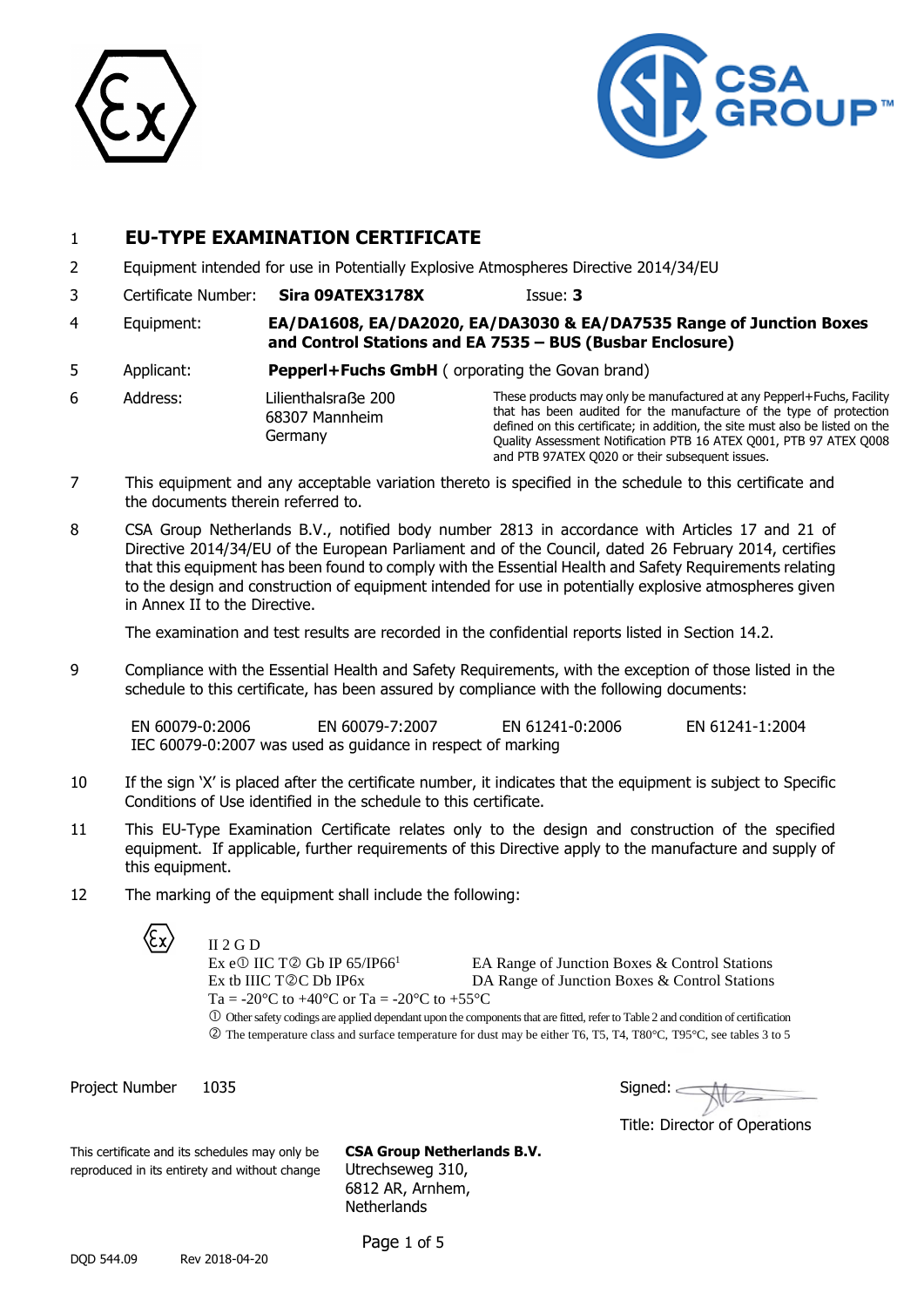



## **EU-TYPE EXAMINATION CERTIFICATE Sira 09ATEX3178X**

**Issue 3**

#### 13 **DESCRIPTION OF EQUIPMENT**

The EA range of junction boxes and control stations is intended for reased safety applications and the DA range is used for dust protection. Both types employ a die-cast aluminium alloy and lid forming a sealed enclosure that is fitted with separately certified devices, the applicable coding being dependant on the components used, see Tables 1 to 5. The enclosures may also be constructed in cast steel or cast iron with a minimum 150 grade. The lid is secured to the body using slotted head stainless steel screws and a neoprene gasket is provided for sealing purposes. Holes are drilled into the side and end walls of the enclosure body to accommodate suitably certified cable glands and closure devices. The EA range also includes a Busbar Enclosure (Model EA 7535-Bus).

#### **Table 1: Model numbers and dimensions**

| Model number | Dimension (mm)              | Model number | Dimension (mm)  |
|--------------|-----------------------------|--------------|-----------------|
| EA1608       | 173 x 98 x 74               | DA1608       | 173 x 98 x 74   |
| EA2020       | $210 \times 210 \times 155$ | DA2020       | 210 x 210 x 155 |
| EA3030       | $305 \times 305 \times 160$ | DA3030       | 305 x 305 x 160 |
| EA7535       | 750 x 350 x 155             | DA7535       | 750 x 350 x 155 |
| EA7535-bus   | 750 x 350 x 155             |              |                 |

### **Table 2: Certified components permitted**

| Component type                                           | Certificate number        | Pertinent code  |
|----------------------------------------------------------|---------------------------|-----------------|
| Weidmüller Terminal blocks, W-Reihe, type feed through   | <b>IECEX ULD 05.0008U</b> | Ex e II         |
| and PE                                                   |                           |                 |
| Terminal blocks and Protective conductor terminal blocks | <b>IECEX KEM 06.0014U</b> | Ex e II         |
| series SAK and EK                                        |                           |                 |
| Terminal blocks series UKN                               | <b>IECEX KEM 06.0034U</b> | Ex e II         |
| SAK K range of rail mounted feed-through terminals       | <b>IECEX SIR 05.0032U</b> | Ex e II         |
| Type BK Range of Terminal Strips                         | <b>IECEX SIR 05.0035U</b> | Ex e II         |
| Type MK 3 Range of Terminal Strips                       | <b>IECEX SIR 05.0036U</b> | Ex e II         |
| Type MK 6 Range of Terminal Strips                       | <b>IECEX SIR 05.0037U</b> | Ex e II         |
| AKZ Range of Rail Mounted Feed-Through Terminals &       | <b>IECEX SIR 05.0038U</b> | Ex e II         |
| AKE Range of Rail Mounted Protective Earth Terminals     |                           |                 |
| Indicator light, type 8010/.--.                          | <b>IECEX PTB 06.0016U</b> | Ex de IIC       |
| Indicating light for panel mounting types 8013/3.2- and  | <b>IECEX PTB 07.0012U</b> | Ex dem IIC      |
| 8013/3.4                                                 |                           |                 |
| Indicating light for panel mounting types 8013/3.1 and   | PTB 02ATEX2131U           | Ex de mb IIC T6 |
| $8013/3.3.$ 0                                            |                           |                 |
| A Moving Iron Ammeter Type AWAM2                         | <b>IECEX BAS 07.0043U</b> | Ex e II         |
| A Moving Iron Ammeter Type 8045/2                        | <b>IECEX PTB 06.0017U</b> | Ex e II         |
|                                                          |                           | Ex em II        |
| Circuit module and control circuit switch type 07-3-1/   | PTB 99ATEX1043U           | EEx de IIC      |
| Control and signalling device adapters, types 05-0003-   | PTB 00ATEX3114U           | Ex e II         |
| $00.1.$ $\circ$                                          |                           |                 |
| Contact element/isolating terminal type 8082/.-.-        | PTB 00ATEX1031U           | Ex de IIC       |
|                                                          | <b>IECEX PTB 06.0011U</b> |                 |

This certificate and its schedules may only be reproduced in its entirety and without change

**CSA Group Netherlands B.V.** Utrechseweg 310, 6812 AR, Arnhem Netherlands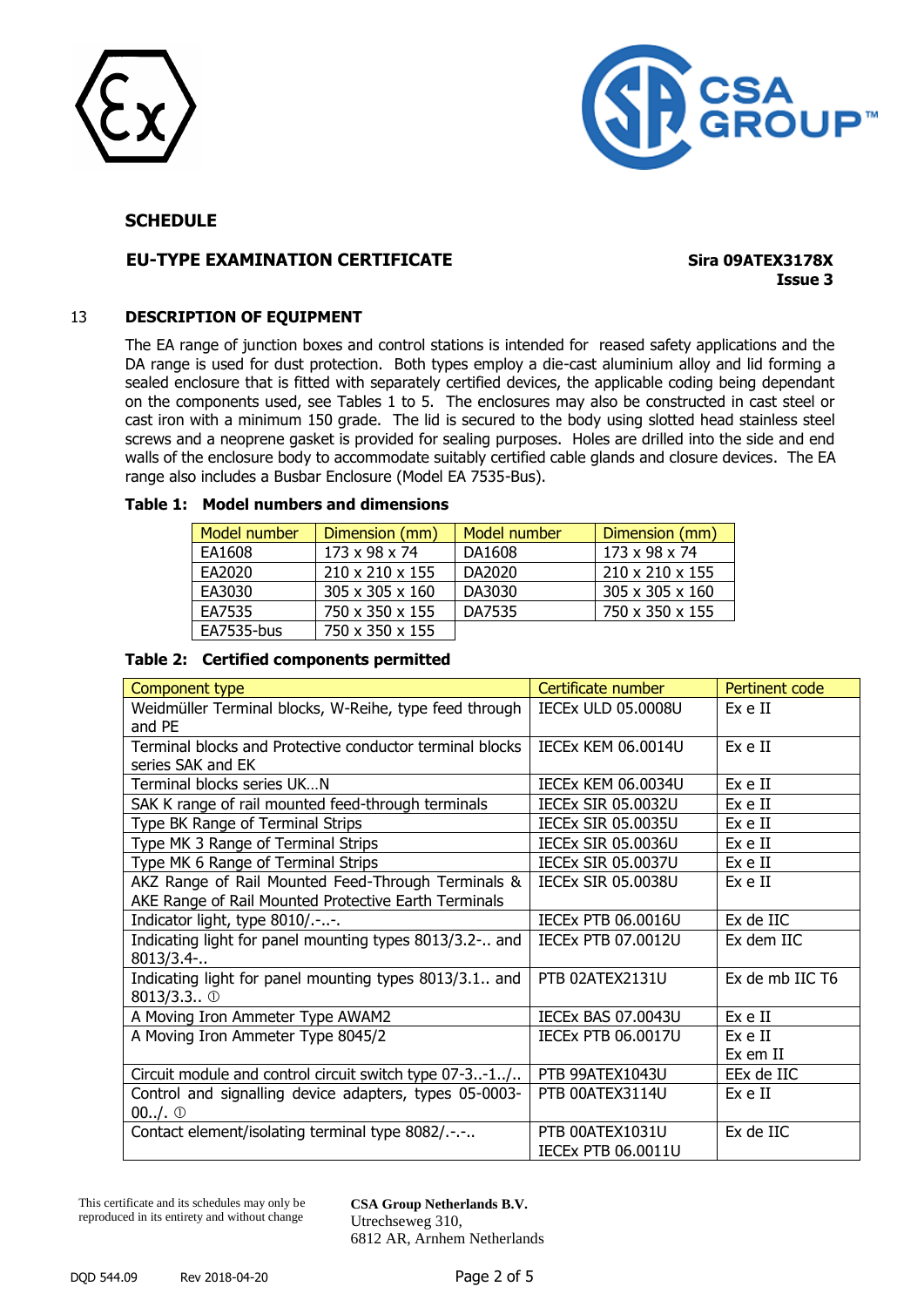



## **EU-TYPE EXAMINATION CERTIFICATE Sira 09ATEX3178X**

# **Issue 3**

| Component type                              | Certificate number        | Pertinent code |
|---------------------------------------------|---------------------------|----------------|
| CZ0201 series explosion proof switch module | DNV-2008-OSL-ATEX-        | Ex de IIC      |
|                                             | 21657U                    |                |
|                                             | IECEX COM 08.0005U        |                |
| Operation head Type P/K/L/ 1                | <b>IECEX COM 08.0012U</b> | Ex e II        |
| Fuse, type 8560/                            | <b>IECEX PTB 06.0056U</b> | Ex em II       |

 $\overline{0}$  These devices have previously been certified as suitable for use in dust, therefore, when orporated into the DP junction boxes and control stations, they may be fitted in the lid of the enclosure.

#### **Table 3: Maximum Power Dissipation**

| EA range     |                                                                                |                 |                 |                 |  |
|--------------|--------------------------------------------------------------------------------|-----------------|-----------------|-----------------|--|
| Model number | Max power dissipations (W)                                                     |                 |                 |                 |  |
|              | T6 (Ta 40°C)                                                                   | T5 (Ta 40°C)    | T6 (Ta 55°C)    | T5 (Ta 55°C)    |  |
| EA1608       | 13                                                                             | 17              | 8.5             | 13              |  |
| EA2020       | 23.5                                                                           | 29.5            | 14.5            | 23.5            |  |
| EA3030       | 41                                                                             | 51.5            | 25              | 41              |  |
| EA7535       | 61                                                                             | 76.5            | 38              | 61              |  |
|              | Temperature class T4 is assigned when fitted with 6.3 A fuse listed in Table 4 |                 |                 |                 |  |
| EA range     |                                                                                |                 |                 |                 |  |
| Model number | Max power dissipations (W)                                                     |                 |                 |                 |  |
|              | T5 (Ta 40°C)                                                                   |                 | T4 (Ta 55°C)    |                 |  |
| EA7535-bus   | 76.5 (Ex e only)                                                               |                 | 85 (Ex e only)  |                 |  |
| DA range     |                                                                                |                 |                 |                 |  |
| Model number | Max power dissipations (W)                                                     |                 |                 |                 |  |
|              | T80°C (Ta 40°C)                                                                | T95°C (Ta 40°C) | T80°C (Ta 55°C) | T95°C (Ta 55°C) |  |
| DA1608       | 17<br>13                                                                       |                 | 8.5             | 13              |  |
| DA2020       | 29.5<br>23.5                                                                   |                 | 14.5            | 23.5            |  |
| DA3030       | 41<br>51.5                                                                     |                 | 25              | 41              |  |
| DA7535       | 61<br>76.5                                                                     |                 | 38              | 61              |  |

#### **Table 4: EA Range – Maximum Current and Temperature Classification**

| <b>Model Number</b>           | Maximum current (A) |              |  |
|-------------------------------|---------------------|--------------|--|
|                               | T5(Ta 40°C)         | T4 (Ta 40°C) |  |
| EA Range with Fuse Type 8560/ |                     | 6.3          |  |

The following limitations apply when fitted with the separately certified Ex e moving iron ammeter Type AWAM2 previously assessed under IECEx BAS 07.0043.U or window:

- A short circuit protection device to be fitted in series with meter and to be rated at not greater than 10 A.
- The maximum power dissipation of the equipment listed in Table 5 must not be exceeded.
- Meter to only be fitted to enclosures where the internal ambient of enclosure is restricted to less than 70 °C.
- Maximum service temperature of the Nylon 6 window material is limited to 65 °C.

Meter and window only fitted to enclosure types: EA/DA2020, EA/DA3030 and EA/DA7535

The following additional limitations apply when fitted with the separately certified Ex e moving iron ammeter Type 8405/2 previously assessed under IECEx PTB 06.0017U:

This certificate and its schedules may only be reproduced in its entirety and without change

**CSA Group Netherlands B.V.** Utrechseweg 310, 6812 AR, Arnhem Netherlands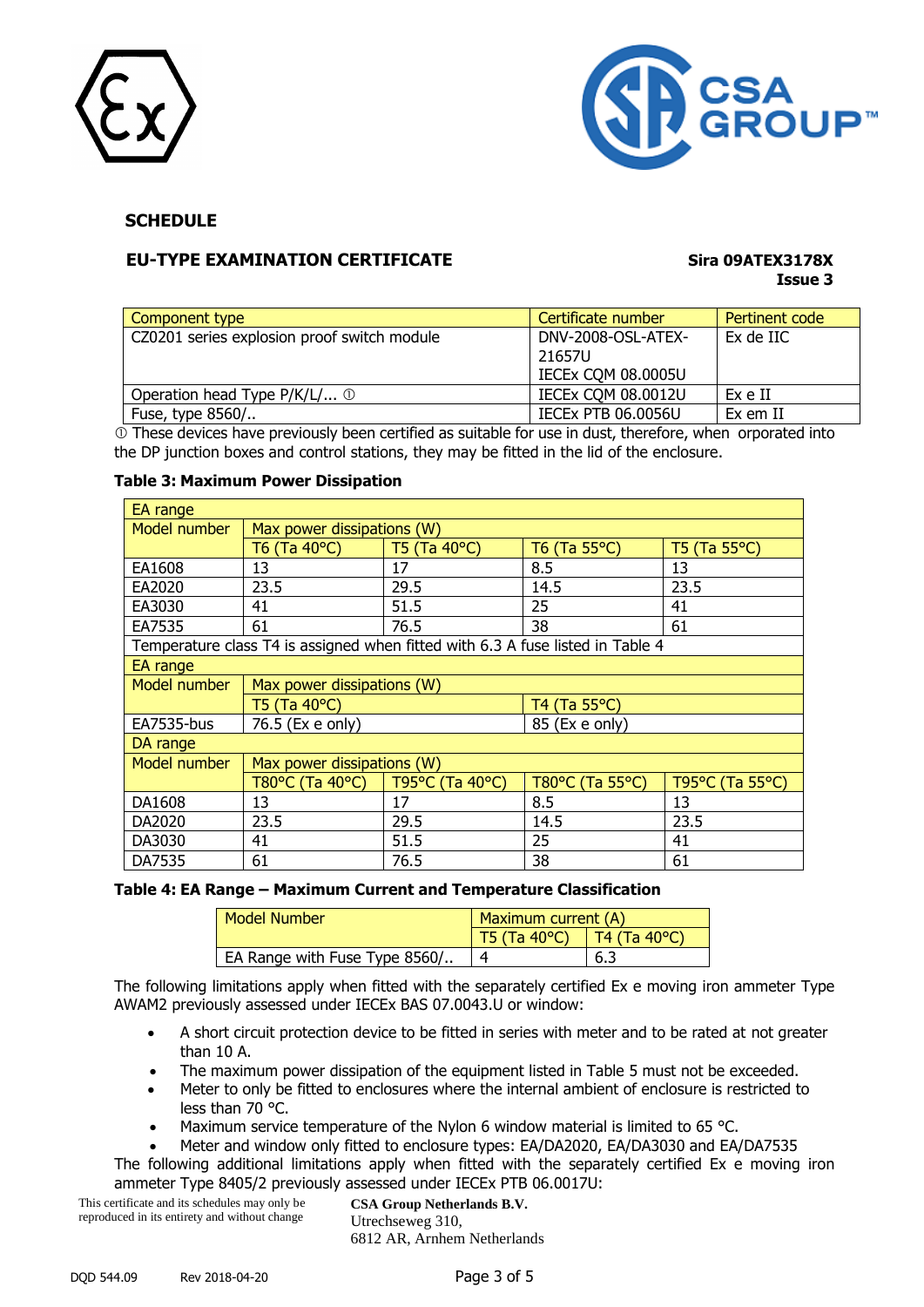



## **EU-TYPE EXAMINATION CERTIFICATE Sira 09ATEX3178X**

# **Issue 3**

- Shall only be used in a rated ambient of up to +40°C and a temperature class of T6.
- The maximum power dissipation of the equipment listed in Table 5 must not be exceeded.

#### **Table 5: Maximum Allowable Power Dissipation for Equipment fitted with Ammeter Type AWAM2 or Type 8045/2 and/or Window**

| EA range                                                                       |                            |                 |                        |                        |  |
|--------------------------------------------------------------------------------|----------------------------|-----------------|------------------------|------------------------|--|
| Model number                                                                   | Max power dissipations (W) |                 |                        |                        |  |
|                                                                                | T6 (Ta 40°C)               | T5 (Ta 40°C)    | T6 (Ta $55^{\circ}$ C) | T5 (Ta $55^{\circ}$ C) |  |
| EA1608                                                                         | 13                         | 17              | 8.5                    | 10                     |  |
| EA2020                                                                         | 23.5                       | 29.5            | 14.5                   | 22.5                   |  |
| EA3030                                                                         | 41                         | 51.5            | 25                     | 30                     |  |
| EA7535                                                                         | 61                         | 62              | 24.5                   | 24.5                   |  |
| Temperature class T4 is assigned when fitted with 6.3 A fuse listed in Table 4 |                            |                 |                        |                        |  |
| DA range                                                                       |                            |                 |                        |                        |  |
| Model number                                                                   | Max power dissipations (W) |                 |                        |                        |  |
|                                                                                | T80°C (Ta 40°C)            | T95°C (Ta 40°C) | T80°C (Ta 55°C)        | T95°C (Ta 55°C)        |  |
| DA1608                                                                         | 13                         | 17              | 8.5                    | 10                     |  |
| DA2020                                                                         | 23.5                       | 29.5            | 14.5                   | 22.5                   |  |
| DA3030                                                                         | 41                         | 51.5            | 25                     | 30                     |  |
| DA7535                                                                         | 61                         | 62              | 24.5                   | 24.5                   |  |

Notes:

1. The IP X5 and IP X6 rating is not endorsed by Sira as this is considered to be outside the scope of the standards listed.

2. Only applied when Ex tb IIIC marked. (When fitted with capacitor or Power consuming devices)

3. Cable warning label only required for T5 application.

4. When fitted with the window.

**Variation 1** - This variation introduced the following change:

i. The Applicants name and address was changed from Govan Industries Pty Ltd, 131-149 Link Drive, Campbellfield, Victoria, 3061, Australia to that currently shown in Sections 5 and 6 above.

**Variation 2** - This variation introduced the following changes:

- i. The Notified Body number, responsible for quality, was changed to 0102.
- ii. The alternative manufacturing locations were removed from the description as they are now covered by the statement in section 6 of the certificate.

### 14 **DESCRIPTIVE DOCUMENTS**

#### 14.1 **Drawings**

Refer to Certificate Annexe.

This certificate and its schedules may only be reproduced in its entirety and without change

**CSA Group Netherlands B.V.** Utrechseweg 310, 6812 AR, Arnhem Netherlands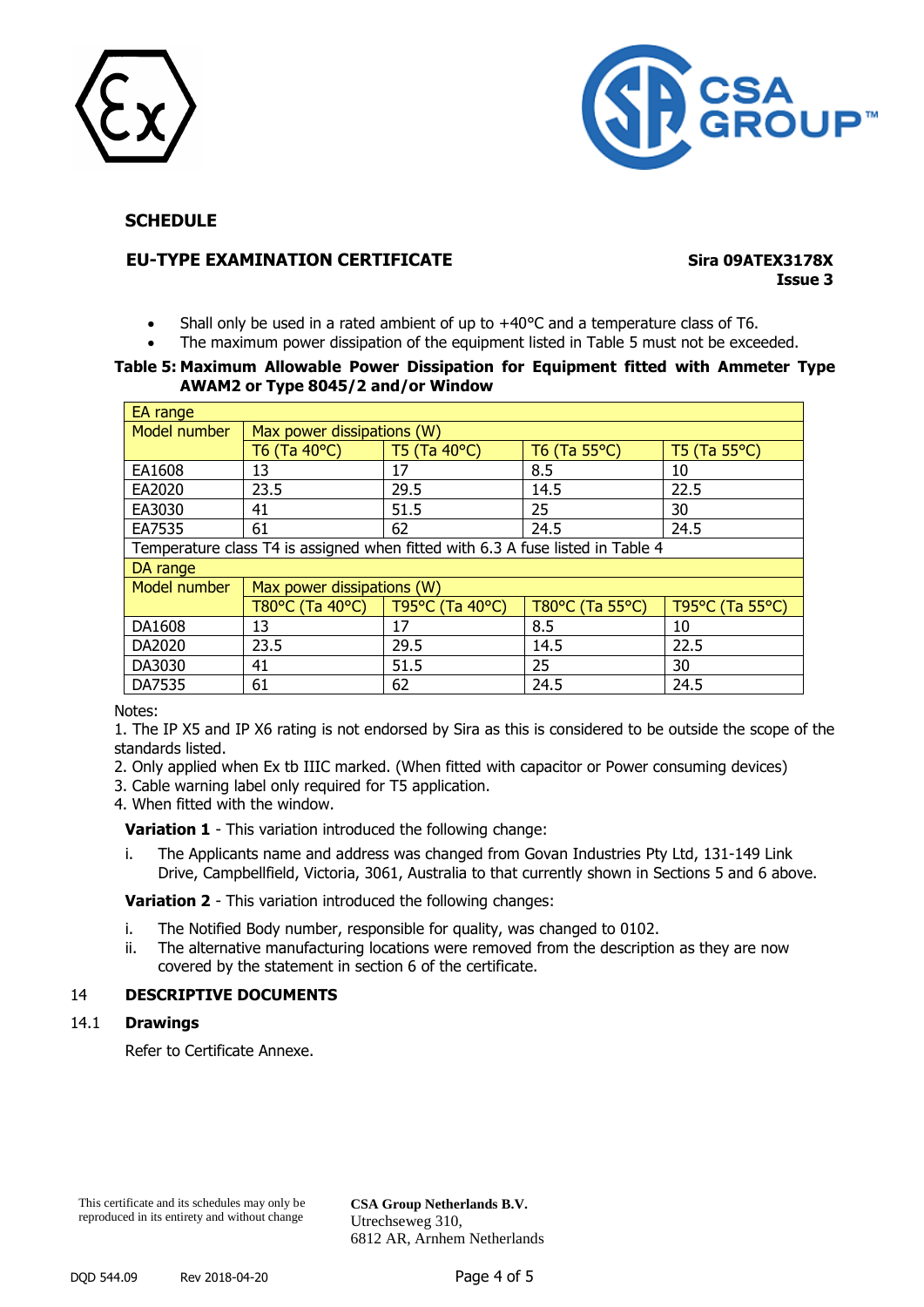



## **EU-TYPE EXAMINATION CERTIFICATE Sira 09ATEX3178X**

## **Issue 3**

#### 14.2 **Associated Sira Reports and Certificate History**

| 19 June 2009<br>R51A18919H<br>The release of the prime certificate.                                                |       |
|--------------------------------------------------------------------------------------------------------------------|-------|
|                                                                                                                    |       |
| 10 July 2013<br>R30253A/00<br>The introduction of Variation 1.                                                     |       |
| 01 February 2017<br>R70089891A<br>This Issue covers the following changes:                                         |       |
| EC Type-Examination Certificate in accordance                                                                      |       |
| with 94/9/EC updated to EU Type-Examination                                                                        |       |
| Certificate in accordance with Directive                                                                           |       |
| 2014/34/EU. (In accordance with Article 41 of Directive                                                            |       |
| 2014/34/EU, EC Type-Examination Certificates referring to                                                          |       |
| 94/9/EC that were in existence prior to the date of<br>application of 2014/34/EU (20 April 2016) may be referenced |       |
| as if they were issued in accordance with Directive                                                                |       |
| 2014/34/EU. Variations to such EC Type-Examination                                                                 |       |
| Certificates may continue to bear the original certificate                                                         |       |
| number issued prior to 20 April 2016.)<br>The introduction of Variation 2.<br>٠                                    |       |
| 1035<br>3<br>Transfer of certificate Sira 09ATEX3178X from<br>15th October 2019                                    |       |
| Sira Certification Service to CSA                                                                                  | Group |
| Netherlands B.V                                                                                                    |       |

#### **SPECIFIC CONDITIONS OF USE** (denoted by X after the certificate number)

15.1 WARNING: POTENTIAL ELECTROSTATIC CHARGING HAZARD – The polycarbonate window and nylon window shroud may generate an ignition capable level of electrostatic charge, refer to the instruction manual on how to install and maintain the equipment safely and prevent static charge build up.

### 16 **ESSENTIAL HEALTH AND SAFETY REQUIREMENTS OF ANNEX II** (EHSRs)

The relevant EHSRs that are not addressed by the standards listed in this certificate have been identified and individually assessed in the reports listed in Section 14.2.